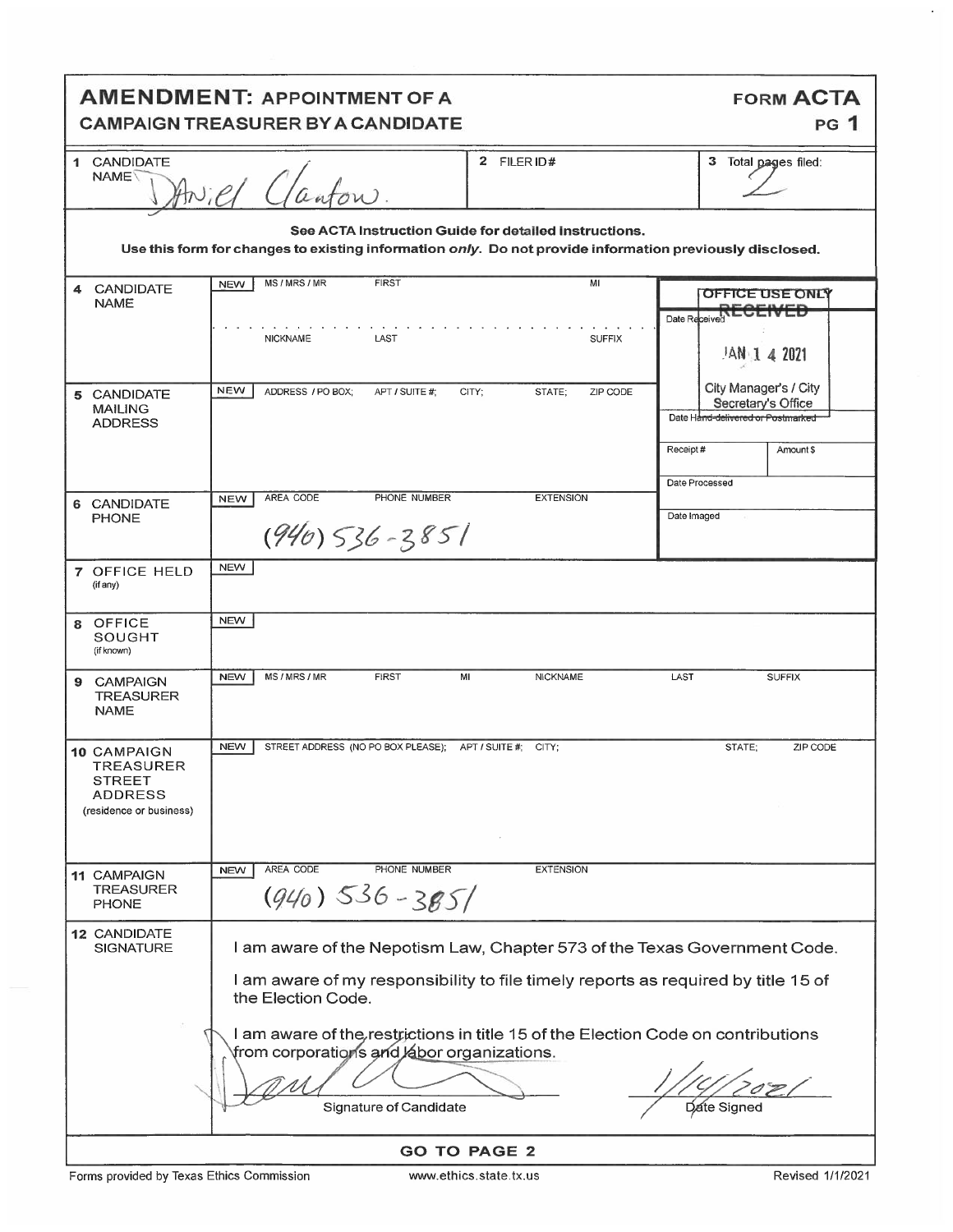| <b>AMENDMENT:</b><br><b>CANDIDATE MODIFIED REPORTING DECLARATION</b> |                                                                                                                                                                                                                                                                                                                                                                                  | <b>FORM ACTA</b><br>PG <sub>2</sub> |  |  |  |
|----------------------------------------------------------------------|----------------------------------------------------------------------------------------------------------------------------------------------------------------------------------------------------------------------------------------------------------------------------------------------------------------------------------------------------------------------------------|-------------------------------------|--|--|--|
| 13 CANDIDATE<br><b>NAME</b>                                          |                                                                                                                                                                                                                                                                                                                                                                                  |                                     |  |  |  |
| 14 MODIFIED<br><b>REPORTING</b><br><b>DECLARATION</b>                | <b>NEW</b><br><b>COMPLETE THIS SECTION ONLY IF YOU ARE</b><br><b>CHOOSING MODIFIED REPORTING</b>                                                                                                                                                                                                                                                                                 |                                     |  |  |  |
|                                                                      | • This declaration must be filed no later than the 30th day before<br>the first election to which the declaration applies. ••                                                                                                                                                                                                                                                    |                                     |  |  |  |
|                                                                      | ** The modified reporting option is valid for one election cycle only. **<br>(An election cycle includes a primary election, a general election, and any related runoffs.)                                                                                                                                                                                                       |                                     |  |  |  |
|                                                                      | • Candidates for the office of state chair of a political party<br>may NOT choose modified reporting. ••                                                                                                                                                                                                                                                                         |                                     |  |  |  |
|                                                                      | I do not intend to accept more than \$930 in political<br>contributions or make more than \$930 in political expenditures<br>(excluding filing fees) in connection with any future election within<br>the election cycle. I understand that if either one of those limits is<br>exceeded, I will be required to file pre-election reports and, if<br>necessary, a runoff report. |                                     |  |  |  |
|                                                                      | Signature of Candidate<br>Year of election(s) or election cycle to<br>which declaration applies                                                                                                                                                                                                                                                                                  |                                     |  |  |  |
|                                                                      | This appointment is effective on the date it is filed with the appropriate filing authority.                                                                                                                                                                                                                                                                                     |                                     |  |  |  |
|                                                                      | TEC Filers may send this form to the TEC electronically at treasappoint@ethics.state.tx.us<br>or mail to<br><b>Texas Ethics Commission</b><br>P.O. Box 12070<br>Austin, TX 78711-2070                                                                                                                                                                                            |                                     |  |  |  |
|                                                                      | Non-TEC Filers must file this form with the local filing authority<br>DO NOT SEND TO TEC                                                                                                                                                                                                                                                                                         |                                     |  |  |  |
|                                                                      | For more information about where to file go to:<br>https://www.ethics.state.tx.us/filinginfo/QuickFileAReport.php                                                                                                                                                                                                                                                                |                                     |  |  |  |